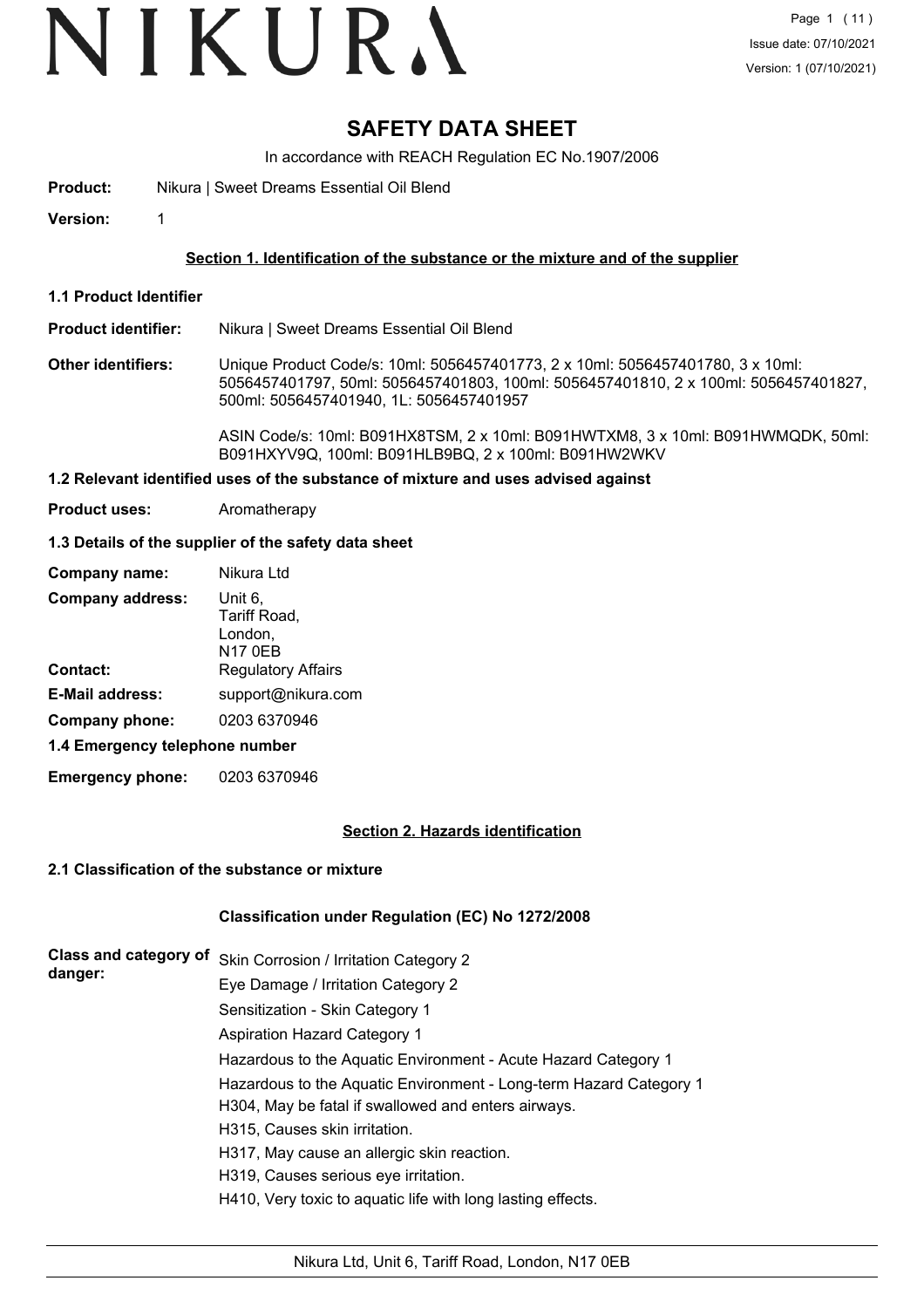### **SAFETY DATA SHEET**

In accordance with REACH Regulation EC No.1907/2006

**Product:** Nikura | Sweet Dreams Essential Oil Blend

**Version:** 1

**2.2 Label elements**

|                                     | Classification under Regulation (EC) No 1272/2008                                                                                                                                                                                                                                                                                                                                                                                                                                                                                                                                                                                                                                                                                                                                                                                                                                                                                                                                                                                |
|-------------------------------------|----------------------------------------------------------------------------------------------------------------------------------------------------------------------------------------------------------------------------------------------------------------------------------------------------------------------------------------------------------------------------------------------------------------------------------------------------------------------------------------------------------------------------------------------------------------------------------------------------------------------------------------------------------------------------------------------------------------------------------------------------------------------------------------------------------------------------------------------------------------------------------------------------------------------------------------------------------------------------------------------------------------------------------|
| Signal word:                        | Danger                                                                                                                                                                                                                                                                                                                                                                                                                                                                                                                                                                                                                                                                                                                                                                                                                                                                                                                                                                                                                           |
| <b>Hazard statements:</b>           | H304, May be fatal if swallowed and enters airways.<br>H315, Causes skin irritation.<br>H317, May cause an allergic skin reaction.<br>H319, Causes serious eye irritation.<br>H410, Very toxic to aquatic life with long lasting effects.                                                                                                                                                                                                                                                                                                                                                                                                                                                                                                                                                                                                                                                                                                                                                                                        |
| <b>Supplemental</b><br>Information: | EUH208, Contains .alpha.,.alpha.,6,6-Tetramethylbicyclo[3.1.1]hept-2-ene-2-propionaldehyde,<br>1-Octen-3-yl acetate, 2,6-Octadienal, 3,7-dimethyl-, acid-isomerized, 2,6-Octadienal, 3,7-<br>dimethyl-, reaction products with Et alc., Benzyl salicylate, Caryophyllene acetate, Eucalyptol,<br>Geraniol, Geranyl acetate, Isoeugenol, Nerolidol (cis), Nerolidol (isomer unspecified), Neryl<br>acetate, alpha-Pinene, d-Limonene, I-Limonene, trans-trans-Farnesol. May produce an allergic<br>reaction.                                                                                                                                                                                                                                                                                                                                                                                                                                                                                                                      |
| <b>Precautionary</b><br>statements: | P261, Avoid breathing vapour or dust.<br>P264, Wash hands and other contacted skin thoroughly after handling.<br>P272, Contaminated work clothing should not be allowed out of the workplace.<br>P273, Avoid release to the environment.<br>P280, Wear protective gloves/eye protection/face protection.<br>P301/310, IF SWALLOWED: Immediately call a POISON CENTER or doctor/physician.<br>P302/352, IF ON SKIN: Wash with plenty of soap and water.<br>P305/351/338, IF IN EYES: Rinse cautiously with water for several minutes. Remove contact<br>lenses, if present and easy to do. Continue rinsing.<br>P331, Do not induce vomiting.<br>P333/313, If skin irritation or rash occurs: Get medical advice/attention.<br>P337/313, If eye irritation persists: Get medical advice/attention.<br>P362, Take off contaminated clothing and wash before reuse.<br>P391, Collect spillage.<br>P405, Store locked up.<br>P501, Dispose of contents/container to approved disposal site, in accordance with local<br>regulations. |
| Pictograms:                         |                                                                                                                                                                                                                                                                                                                                                                                                                                                                                                                                                                                                                                                                                                                                                                                                                                                                                                                                                                                                                                  |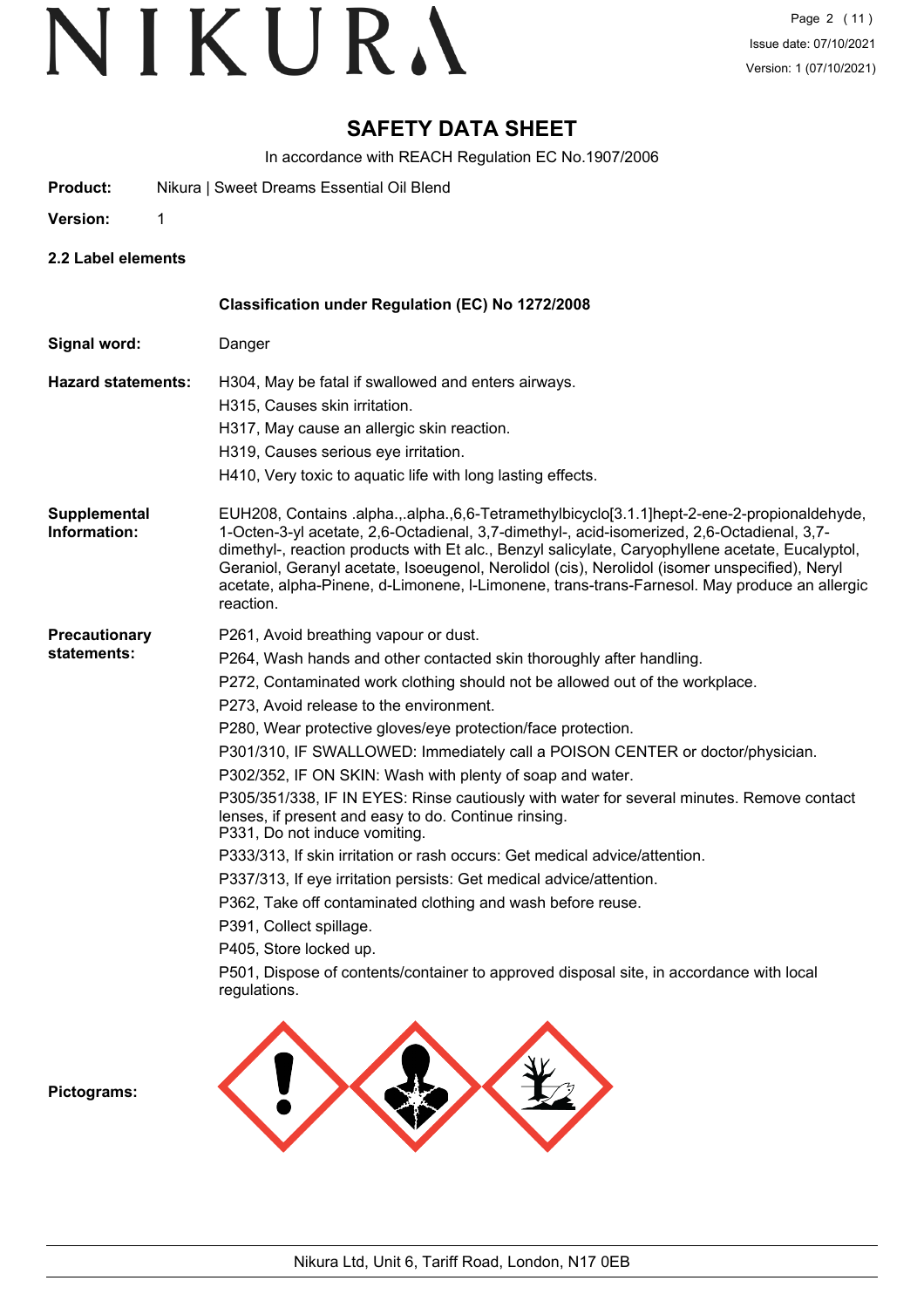### **SAFETY DATA SHEET**

In accordance with REACH Regulation EC No.1907/2006

- **Product:** Nikura | Sweet Dreams Essential Oil Blend
- **Version:** 1
- **2.3 Other hazards**
- **Other hazards:** None

#### **Section 3. Composition / information on ingredients**

#### **3.2 Mixtures**

#### **Contains:**

| <b>Name</b>                                                          | <b>CAS</b>  | <b>EC</b> | <b>REACH Registration</b><br>No. | $\frac{9}{6}$ | <b>Classification for</b><br>(CLP) 1272/2008                                                                                            |
|----------------------------------------------------------------------|-------------|-----------|----------------------------------|---------------|-----------------------------------------------------------------------------------------------------------------------------------------|
| Linalyl acetate                                                      | 115-95-7    | 204-116-4 |                                  | 10-<20%       | Skin Irrit. 2-Skin Sens.<br>1B;H315-H317 -                                                                                              |
| <b>I</b> Linalool                                                    | 78-70-6     | 201-134-4 |                                  | 10-<20%       | Skin Irrit. 2-Eye Irrit. 2-<br>Skin Sens. 1B;H315-<br>H317-H319,-                                                                       |
| Cedrol                                                               | 77-53-2     | 201-035-6 |                                  | 10-<20%       | Aquatic Chronic 2;<br>$H411. -$                                                                                                         |
| alpha-Cedrene                                                        | 469-61-4    | 207-418-4 |                                  | 5-<10%        | Asp. Tox 1-Aquatic<br>Acute 1-Aquatic<br>Chronic 1; H304-H410,-                                                                         |
| beta-Caryophyllene                                                   | 87-44-5     | 201-746-1 |                                  | 1-<5%         | Skin Sens. 1B-Asp.<br>Tox 1-Aquatic Chronic<br>4, H304-H317-H413,-                                                                      |
| <b>I</b> beta-Cedrene                                                | 546-28-1    |           |                                  | 1-<5%         | Aquatic Acute 1-<br>Aquatic Chronic 1;<br>H410.-                                                                                        |
| lcis-beta-Ocimene                                                    | 3338-55-4   | 222-081-3 |                                  | $1 - 5%$      | Flam. Liq. 3-Skin Irrit.<br>2-Asp. Tox 1-Aquatic<br>Acute 1-Aquatic<br>Chronic 2;H226-H304-<br>H315-H400-H411,-                         |
| 2,6-Octadienal, 3,7-<br>dimethyl-, reaction<br>products with Et alc. | 147060-73-9 |           |                                  | $1 - 5%$      | Flam. Liq. 2-Skin Sens.<br>1B-Aquatic Chronic 2;<br>H225-H317-H411,-                                                                    |
| ld-Limonene                                                          | 5989-27-5   | 227-813-5 |                                  | $1 - 5%$      | Flam. Liq. 3-Skin Irrit.<br>2-Skin Sens. 1B-Asp.<br>Tox 1-Aquatic Acute 1-<br>Aquatic Chronic 3:<br>H226-H304-H315-<br>H317-H400-H412,- |
| 2,6-Octadienal, 3,7-<br>dimethyl-, acid-<br>lisomerized              | 90480-35-6  | 291-768-8 |                                  | $1 - 5%$      | Flam. Lig. 2-Skin Irrit.<br>2-Skin Sens. 1B-Repr.<br>2-Aquatic Chronic 2;<br>H225-H315-H317-<br>H361-H411,-                             |
| trans beta-Ocimene                                                   | 3779-61-1   |           |                                  | 1-<5%         | Skin Irrit. 2-Aquatic<br>Acute 1-Aquatic<br>Chronic 2;H315-H400-<br>H411.-                                                              |
| Terpinen-4-ol                                                        | 562-74-3    | 209-235-5 |                                  | $1 - 5%$      | Acute Tox. 4-Acute<br>Tox. 4-Skin Irrit. 2-<br>STOT SE 3:H302-<br>H315-H332-H336,-                                                      |
| Eucalyptol                                                           | 470-82-6    | 207-431-5 |                                  | $0.1 - 1\%$   | Flam. Liq. 3-Skin Sens.<br>1B;H226-H317,-                                                                                               |
| Geraniol                                                             | 106-24-1    | 203-377-1 |                                  | $0.1 - 1%$    | Skin Irrit. 2-Eye Dam.<br>1-Skin Sens. 1;H315-<br>H317-H318,-                                                                           |
| Neryl acetate                                                        | 141-12-8    | 205-459-2 |                                  | $0.1 - 1\%$   | Skin Sens. 1B;H317,-                                                                                                                    |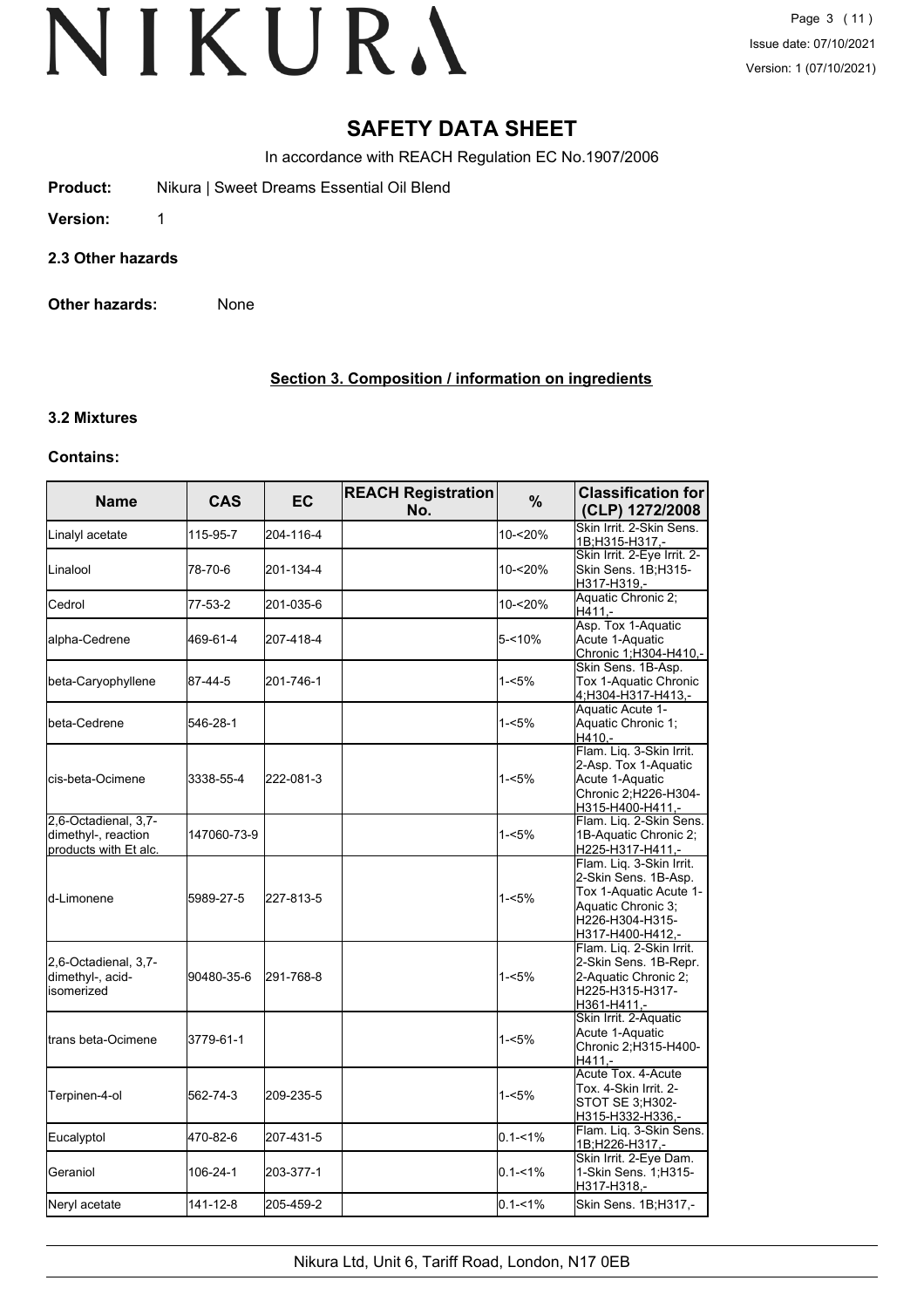### **SAFETY DATA SHEET**

In accordance with REACH Regulation EC No.1907/2006

**Product:** Nikura | Sweet Dreams Essential Oil Blend

#### **Version:** 1

| Benzyl benzoate                                                                         | 120-51-4   | 204-402-9 | $0.1 - 1\%$ | Acute Tox. 4-Aquatic<br>Acute 1-Aquatic<br>Chronic 2; H302-H400-<br>H411.-                                                                               |
|-----------------------------------------------------------------------------------------|------------|-----------|-------------|----------------------------------------------------------------------------------------------------------------------------------------------------------|
| Geranyl acetate                                                                         | 105-87-3   | 203-341-5 | $0.1 - 1\%$ | Skin Irrit. 2-Skin Sens.<br>1B-Aquatic Chronic 3;<br>H315-H317-H412.-                                                                                    |
| alpha-Pinene                                                                            | 80-56-8    | 201-291-9 | $0.1 - 1\%$ | Flam. Liq. 3-Acute Tox.<br>4-Skin Irrit. 2-Skin<br>Sens. 1B-Asp. Tox 1-<br>Aquatic Acute 1-<br>Aquatic Chronic 1;<br>H226-H302-H304-<br>H315-H317-H410.- |
| Caryophyllene acetate                                                                   | 57082-24-3 | 260-555-1 | $0.1 - 1\%$ | Skin Irrit, 2-Skin Sens.<br>1B-Aquatic Acute 1-<br>Aquatic Chronic 1;<br>H315-H317-H410,-                                                                |
| 1-Octen-3-yl acetate                                                                    | 2442-10-6  | 219-474-7 | $0.1 - 1\%$ | Acute Tox. 4-Skin<br>Sens. 1B;H302-H317,-                                                                                                                |
| Myrcene                                                                                 | 123-35-3   | 204-622-5 | $0.1 - 1\%$ | Flam. Liq. 3-Skin Irrit.<br>2-Eye Irrit. 2-Asp. Tox<br>1-Aquatic Acute 1-<br>Aquatic Chronic 2;<br>H226-H304-H315-<br>H319-H400-H411.-                   |
| Nerolidol (cis)                                                                         | 142-50-7   | 205-540-2 | $0.1 - 1\%$ | Skin Sens. 1B-Aquatic<br>Acute 1-Aquatic<br>Chronic 1;H317-H410,-                                                                                        |
| Benzyl salicylate                                                                       | 118-58-1   | 204-262-9 | $0.1 - 1\%$ | Skin Sens. 1B-Aquatic<br>Chronic 3;H317-H412,-                                                                                                           |
| <b>I</b> I-Limonene                                                                     | 5989-54-8  | 227-815-6 | $0.1 - 1\%$ | Flam. Liq. 3-Skin Irrit.<br>2-Skin Sens. 1B-Asp.<br>Tox 1-Aquatic Acute 1-<br>Aquatic Chronic 3;<br>H226-H304-H315-<br>H317-H400-H412,-                  |
| ltrans-trans-Farnesol                                                                   | 106-28-5   |           | $0.1 - 1\%$ | Skin Irrit. 2-Eye Irrit. 2-<br>Skin Sens. 1B;H315-<br>H317-H319.-                                                                                        |
| Nerolidol (isomer<br>unspecified)                                                       | 7212-44-4  | 230-597-5 | 0.1-<1%     | Skin Sens. 1B-Aquatic<br>Acute 1-Aquatic<br>Chronic 1; H317-H410,-                                                                                       |
| .alpha., alpha., 6, 6-<br>Tetramethylbicyclo<br>[3.1.1]hept-2-ene-2-<br>propionaldehyde | 33885-52-8 | 251-718-8 | $0.1 - 1\%$ | Skin Sens. 1B-Aquatic<br>Acute 1-Aquatic<br>Chronic 1;H317-H410,-                                                                                        |
| Camphor                                                                                 | 76-22-2    | 200-945-0 | $0.1 - 1\%$ | Flam. Sol. 2-Acute Tox.<br>4-Acute Tox, 4-Skin<br>Irrit. 2-Eye Dam. 1-<br>STOT SE 2-Aquatic<br>Chronic 2;H228-H302-<br>H315-H318-H332-<br>H371-H411,-    |
| Isoeugenol                                                                              | 97-54-1    | 202-590-7 | <0.1%       | Acute Tox. 4-Acute<br>Tox. 4-Acute Tox. 4-<br>Skin Irrit. 2-Eye Irrit. 2-<br>Skin Sens. 1A-STOT<br>SE 3;H302-H312-<br>H315-H317-H319-<br>H332-H335,-     |

#### **Substances with Community workplace exposure limits:**

Not Applicable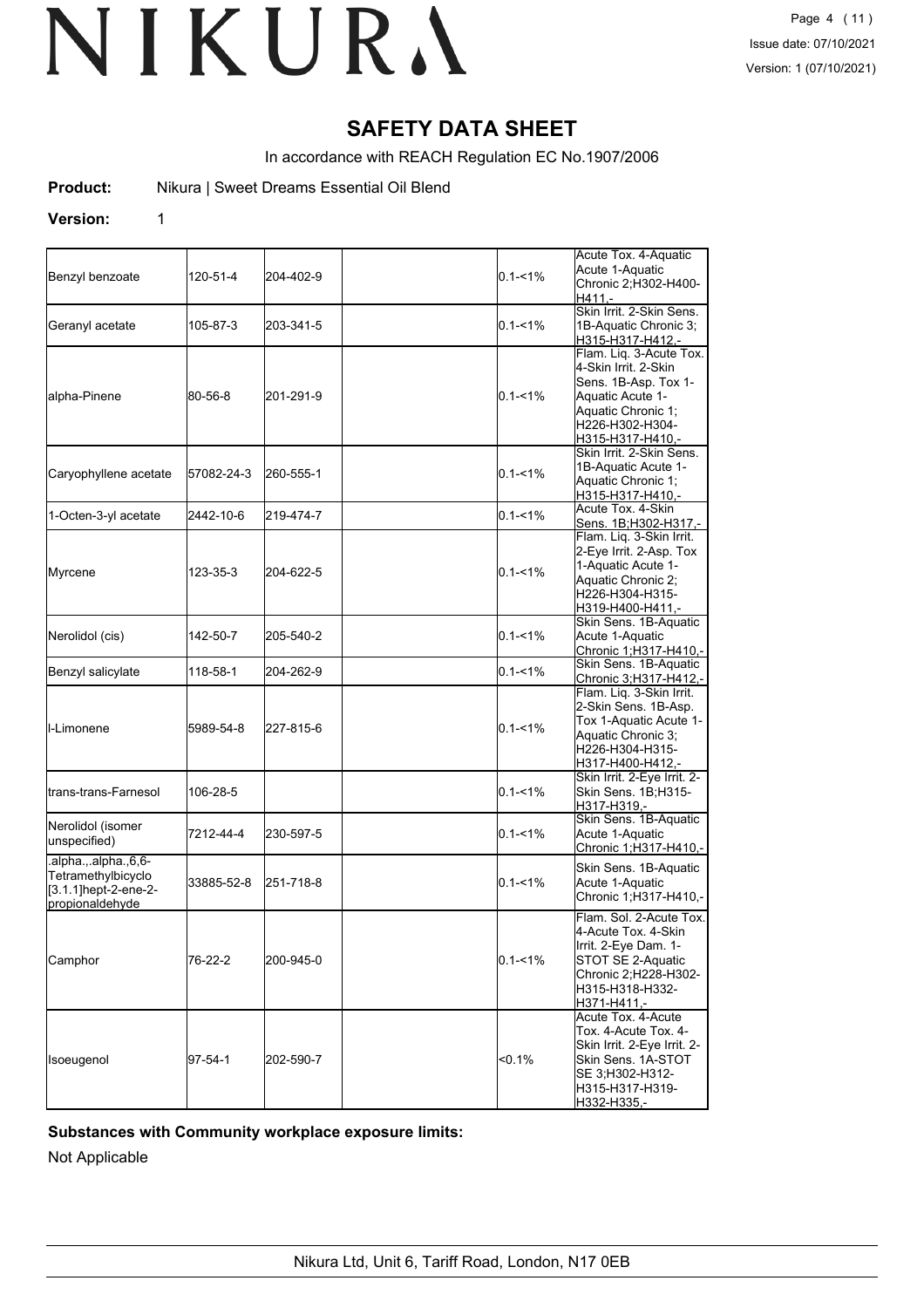## VIKURA

### **SAFETY DATA SHEET**

In accordance with REACH Regulation EC No.1907/2006

**Product:** Nikura | Sweet Dreams Essential Oil Blend

**Version:** 1

**Substances that are persistent, bioaccumulative and toxic or very persistent and very bioaccumulative, greater than 0.1%:**

Not Applicable

#### **Section 4. First-aid measures**

#### **4.1 Description of first aid measures**

| Inhalation:           | Remove from exposure site to fresh air, keep at rest, and obtain medical attention.                                                 |
|-----------------------|-------------------------------------------------------------------------------------------------------------------------------------|
| Eye exposure:         | IF IN EYES: Rinse cautiously with water for several minutes. Remove contact lenses, if present<br>and easy to do. Continue rinsing. |
| <b>Skin exposure:</b> | IF ON SKIN: Wash with plenty of soap and water.                                                                                     |
| Ingestion:            | IF SWALLOWED: Immediately call a POISON CENTER or doctor/physician.                                                                 |

#### **4.2 Most important symptoms and effects, both acute and delayed**

May be fatal if swallowed and enters airways.

Causes skin irritation.

May cause an allergic skin reaction.

Causes serious eye irritation.

### **4.3 Indication of any immediate medical attention and special treatment needed**

None expected, see Section 4.1 for further information.

#### **SECTION 5: Firefighting measures**

#### **5.1 Extinguishing media**

Suitable media: Carbon dioxide, Dry chemical, Foam.

#### **5.2 Special hazards arising from the substance or mixture**

In case of fire, may be liberated: Carbon monoxide, Unidentified organic compounds.

#### **5.3 Advice for fire fighters:**

In case of insufficient ventilation, wear suitable respiratory equipment.

#### **Section 6. Accidental release measures**

#### **6.1 Personal precautions, protective equipment and emergency procedures:**

Avoid inhalation. Avoid contact with skin and eyes. See protective measures under Section 7 and 8.

#### **6.2 Environmental precautions:**

Keep away from drains, surface and ground water, and soil.

Nikura Ltd, Unit 6, Tariff Road, London, N17 0EB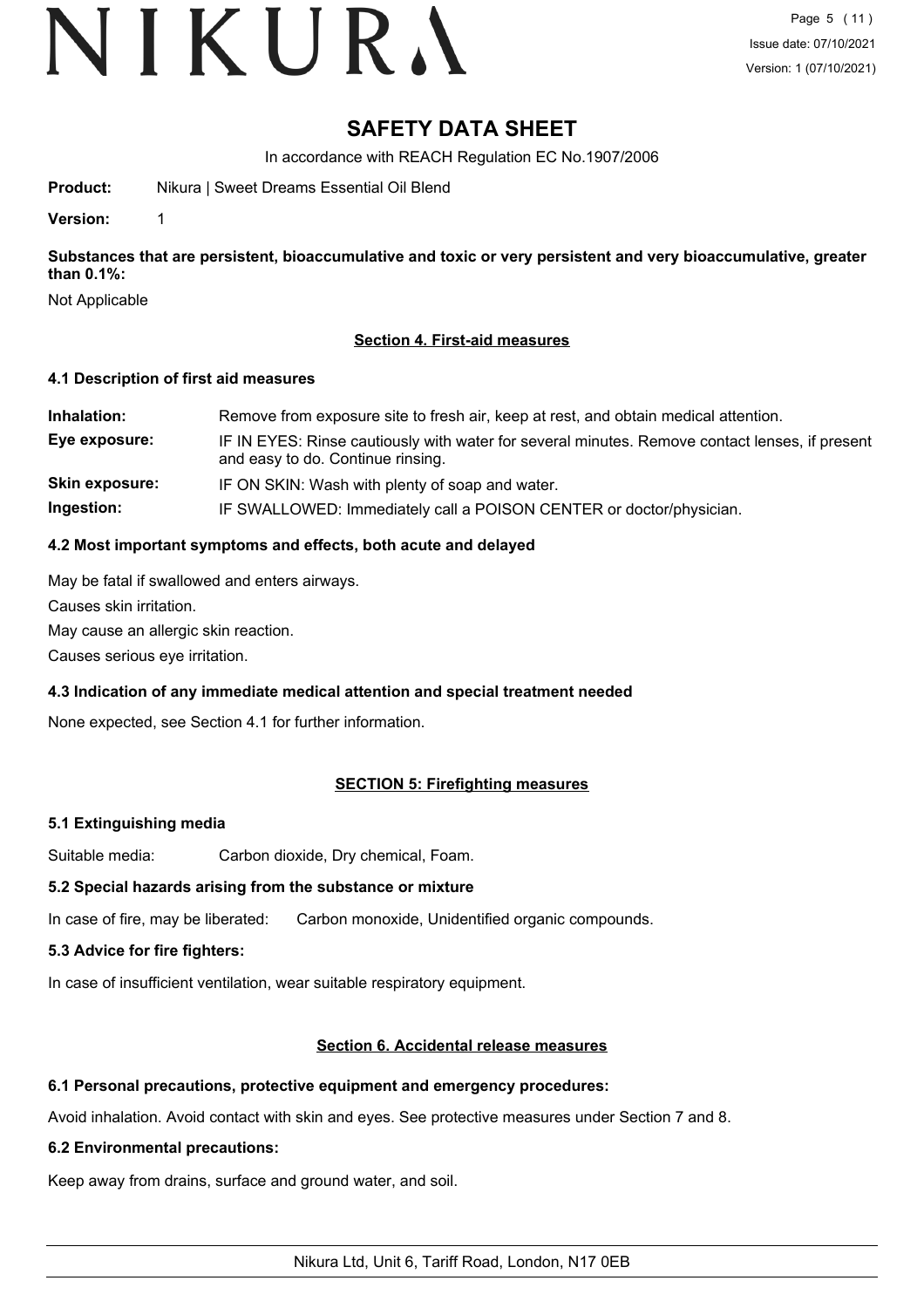## VIKURA

### **SAFETY DATA SHEET**

In accordance with REACH Regulation EC No.1907/2006

**Product:** Nikura | Sweet Dreams Essential Oil Blend

**Version:** 1

#### **6.3 Methods and material for containment and cleaning up:**

Remove ignition sources. Provide adequate ventilation. Avoid excessive inhalation of vapours. Contain spillage immediately by use of sand or inert powder. Dispose of according to local regulations.

#### **6.4 Reference to other sections:**

Also refer to sections 8 and 13.

#### **Section 7. Handling and storage**

#### **7.1 Precautions for safe handling:**

Keep away from heat, sparks, open flames and hot surfaces. - No smoking. Use personal protective equipment as required. Use in accordance with good manufacturing and industrial hygiene practices. Use in areas with adequate ventilation Do not eat, drink or smoke when using this product.

#### **7.2 Conditions for safe storage, including any incompatibilities:**

Store in a well-ventilated place. Keep container tightly closed. Keep cool. Ground/bond container and receiving equipment. Use explosion-proof electrical, ventilating and lighting equipment. Use only non-sparking tools. Take precautionary measures against static discharge.

#### **7.3 Specific end use(s):**

Aromatherapy: Use in accordance with good manufacturing and industrial hygiene practices.

#### **Section 8. Exposure controls/personal protection**

#### **8.1 Control parameters**

Workplace exposure limits: Not Applicable

#### **8.2 Exposure Controls**

#### **Eye / Skin Protection**

Wear protective gloves/eye protection/face protection

#### **Respiratory Protection**

Under normal conditions of use and where adequate ventilation is available to prevent build up of excessive vapour, this material should not require special engineering controls. However, in conditions of high or prolonged use, or high temperature or other conditions which increase exposure, the following engineering controls can be used to minimise exposure to personnel: a) Increase ventilation of the area with local exhaust ventilation. b) Personnel can use an approved, appropriately fitted respirator with organic vapour cartridge or canisters and particulate filters. c) Use closed systems for transferring and processing this material.

Also refer to Sections 2 and 7.

#### **Section 9. Physical and chemical properties**

#### **9.1 Information on basic physical and chemical properties**

**Appearance:** Liquid.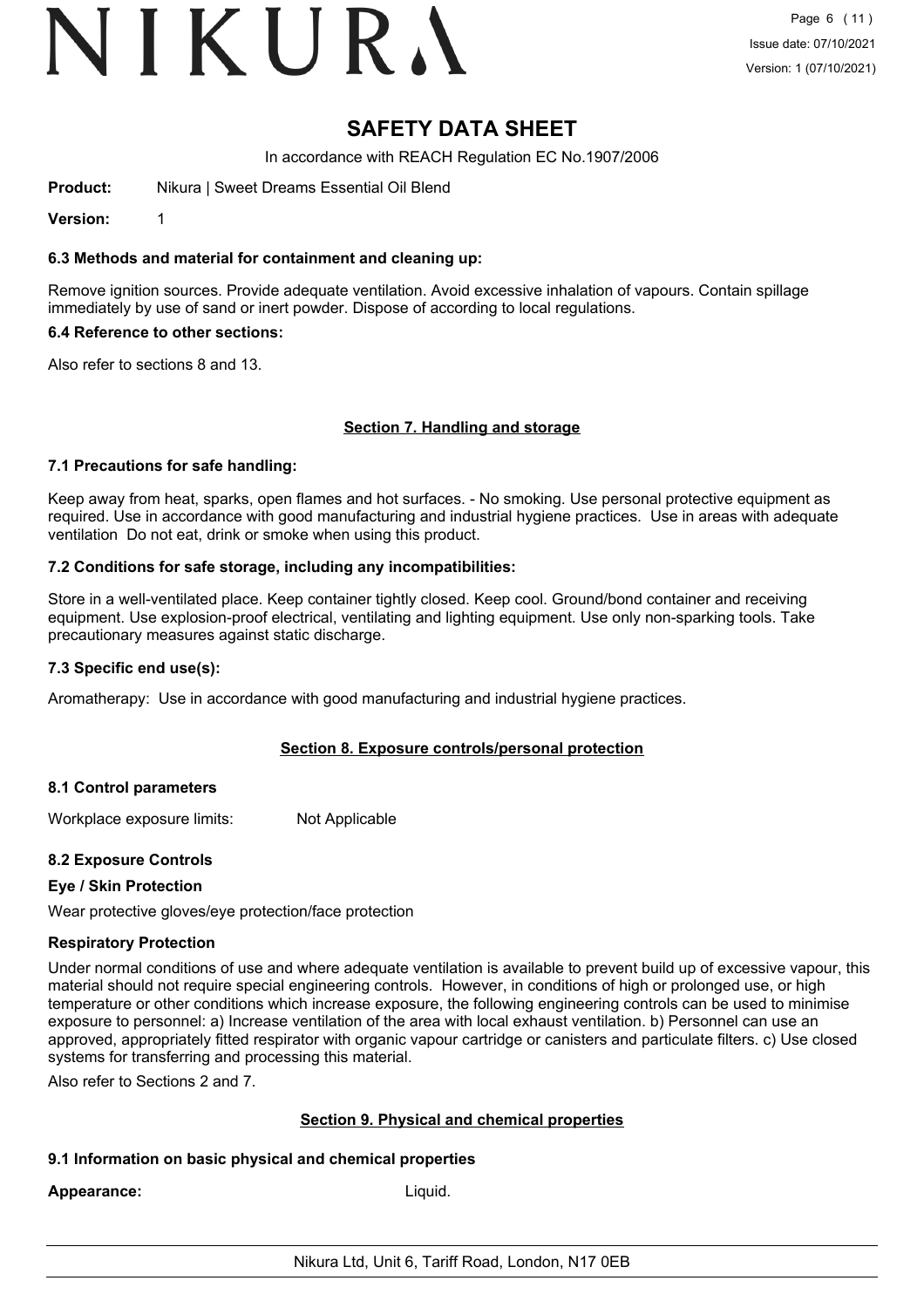Page 7 (11) Issue date: 07/10/2021 Version: 1 (07/10/2021)

### **SAFETY DATA SHEET**

In accordance with REACH Regulation EC No.1907/2006

| <b>Product:</b> | Nikura   Sweet Dreams Essential Oil Blend |
|-----------------|-------------------------------------------|
| <b>Version:</b> |                                           |
| $\bigcap$       | Not dotorminad                            |

| vuvur.                                        | <u>INUL UCICI IIIIIIICU</u>                  |
|-----------------------------------------------|----------------------------------------------|
| <b>Odour threshold:</b>                       | Not determined                               |
| pH:                                           | Not determined                               |
| Melting point / freezing point:               | Not determined                               |
| Initial boiling point / range:                | Not determined                               |
| Flash point:                                  | 74 °C                                        |
| <b>Evaporation rate:</b>                      | Not determined                               |
| Flammability (solid, gas):                    | Not determined                               |
| Upper/lower flammability or explosive limits: | Product does not present an explosion hazard |
| Vapour pressure:                              | Not determined                               |
| Vapour density:                               | Not determined                               |
| <b>Relative density:</b>                      | Not determined                               |
| Solubility(ies):                              | Not determined                               |
| Partition coefficient: n-octanol/water:       | Not determined                               |
| Auto-ignition temperature:                    | Not determined                               |
| <b>Decomposition temperature:</b>             | Not determined                               |
| <b>Viscosity:</b>                             | Not determined                               |
| <b>Explosive properties:</b>                  | Not expected                                 |
| <b>Oxidising properties:</b>                  | Not expected                                 |
|                                               |                                              |

#### **9.2 Other information:** None available

#### **Section 10. Stability and reactivity**

#### **10.1 Reactivity:**

Presents no significant reactivity hazard, by itself or in contact with water.

#### **10.2 Chemical stability:**

Good stability under normal storage conditions.

#### **10.3 Possibility of hazardous reactions:**

Not expected under normal conditions of use.

#### **10.4 Conditions to avoid:**

Avoid extreme heat.

#### **10.5 Incompatible materials:**

Avoid contact with strong acids, alkalis or oxidising agents.

#### **10.6 Hazardous decomposition products:**

Not expected.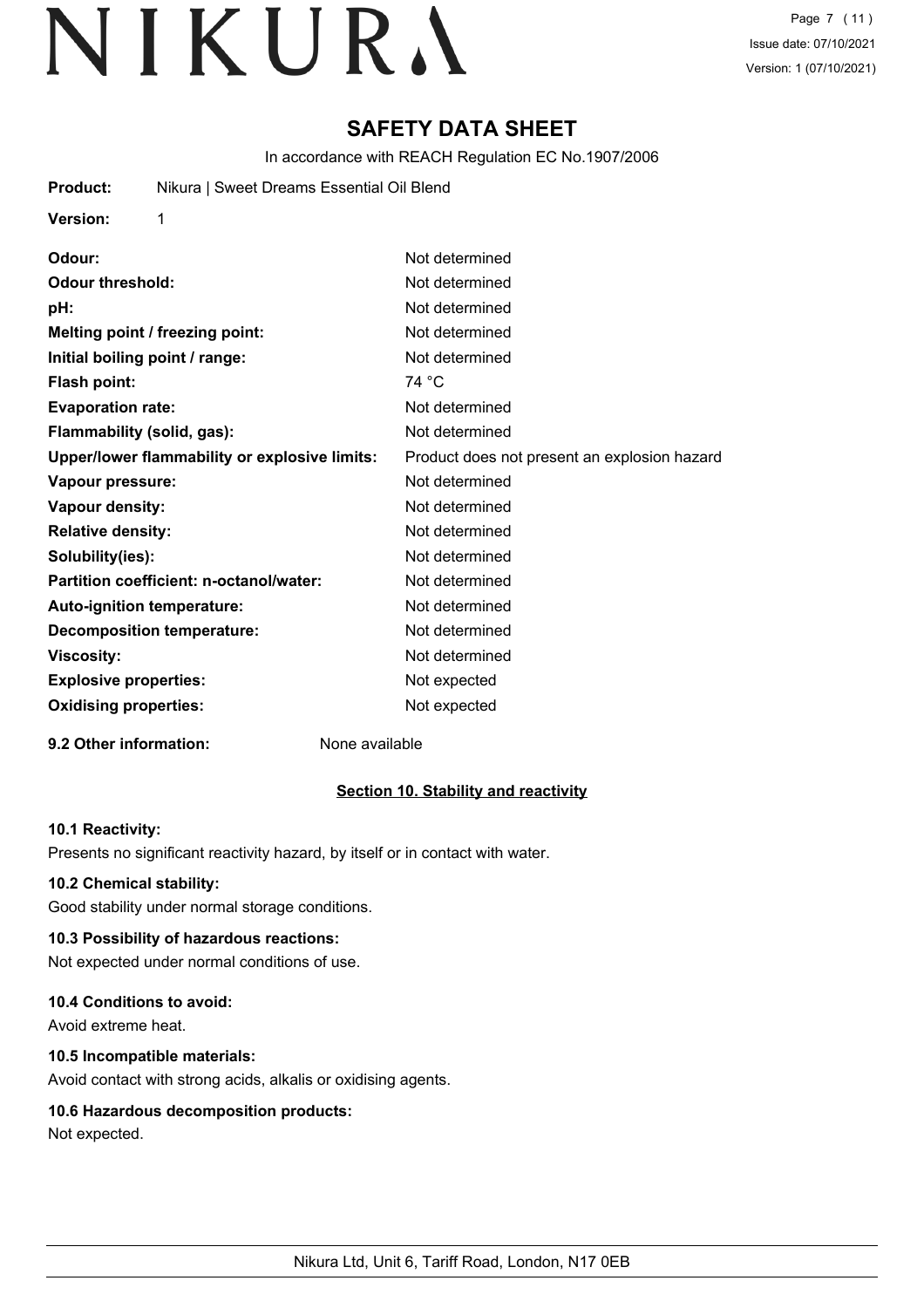### **SAFETY DATA SHEET**

In accordance with REACH Regulation EC No.1907/2006

| <b>Product:</b> | Nikura   Sweet Dreams Essential Oil Blend |  |
|-----------------|-------------------------------------------|--|
|                 |                                           |  |

**Version:** 1

#### **Section 11. Toxicological information**

#### **11.1 Information on toxicological effects**

This mixture has not been tested as a whole for health effects. The health effects have been calculated using the methods outlined in Regulation (EC) No 1272/2008 (CLP).

| <b>Acute Toxicity:</b>                    | Based on available data the classification criteria are not met. |
|-------------------------------------------|------------------------------------------------------------------|
| <b>Acute Toxicity Oral</b>                | >5000                                                            |
| <b>Acute Toxicity Dermal</b>              | >5000                                                            |
| Acute Toxicity Inhalation                 | Not Available                                                    |
| <b>Skin corrosion/irritation:</b>         | Skin Corrosion / Irritation Category 2                           |
| Serious eye damage/irritation:            | Eye Damage / Irritation Category 2                               |
| <b>Respiratory or skin sensitisation:</b> | Sensitization - Skin Category 1                                  |
| Germ cell mutagenicity:                   | Based on available data the classification criteria are not met. |
| <b>Carcinogenicity:</b>                   | Based on available data the classification criteria are not met. |
| <b>Reproductive toxicity:</b>             | Based on available data the classification criteria are not met. |
| <b>STOT-single exposure:</b>              | Based on available data the classification criteria are not met. |
| <b>STOT-repeated exposure:</b>            | Based on available data the classification criteria are not met. |
| <b>Aspiration hazard:</b>                 | <b>Aspiration Hazard Category 1</b>                              |

#### **Information about hazardous ingredients in the mixture**

| Ingredient     | <b>CAS</b> | EC                | <b>LD50/ATE Oral</b> | LD50/ATE<br>Dermal | LC50/ATE<br><b>Inhalation</b> | <b>LC50</b><br>Route |
|----------------|------------|-------------------|----------------------|--------------------|-------------------------------|----------------------|
| 'Terpinen-4-ol | 562-74-3   | $ 209 - 235 - 5 $ | 1300                 | 2500               |                               | lNot<br>lavailable   |

Refer to Sections 2 and 3 for additional information.

#### **Section 12. Ecological information**

**12.1 Toxicity:**

Very toxic to aquatic life with long lasting effects.

12.2 Persistence and degradability: Not available **12.3 Bioaccumulative potential:** Not available

**12.4 Mobility in soil:** Not available

**12.5 Results of PBT and vPvB assessment:**

This substance does not meet the PBT/vPvB criteria of REACH, annex XIII.

**12.6 Other adverse effects:** Not available

#### **Section 13. Disposal considerations**

#### **13.1 Waste treatment methods:**

Dispose of in accordance with local regulations. Avoid disposing into drainage systems and into the environment. Empty containers should be taken to an approved waste handling site for recycling or disposal.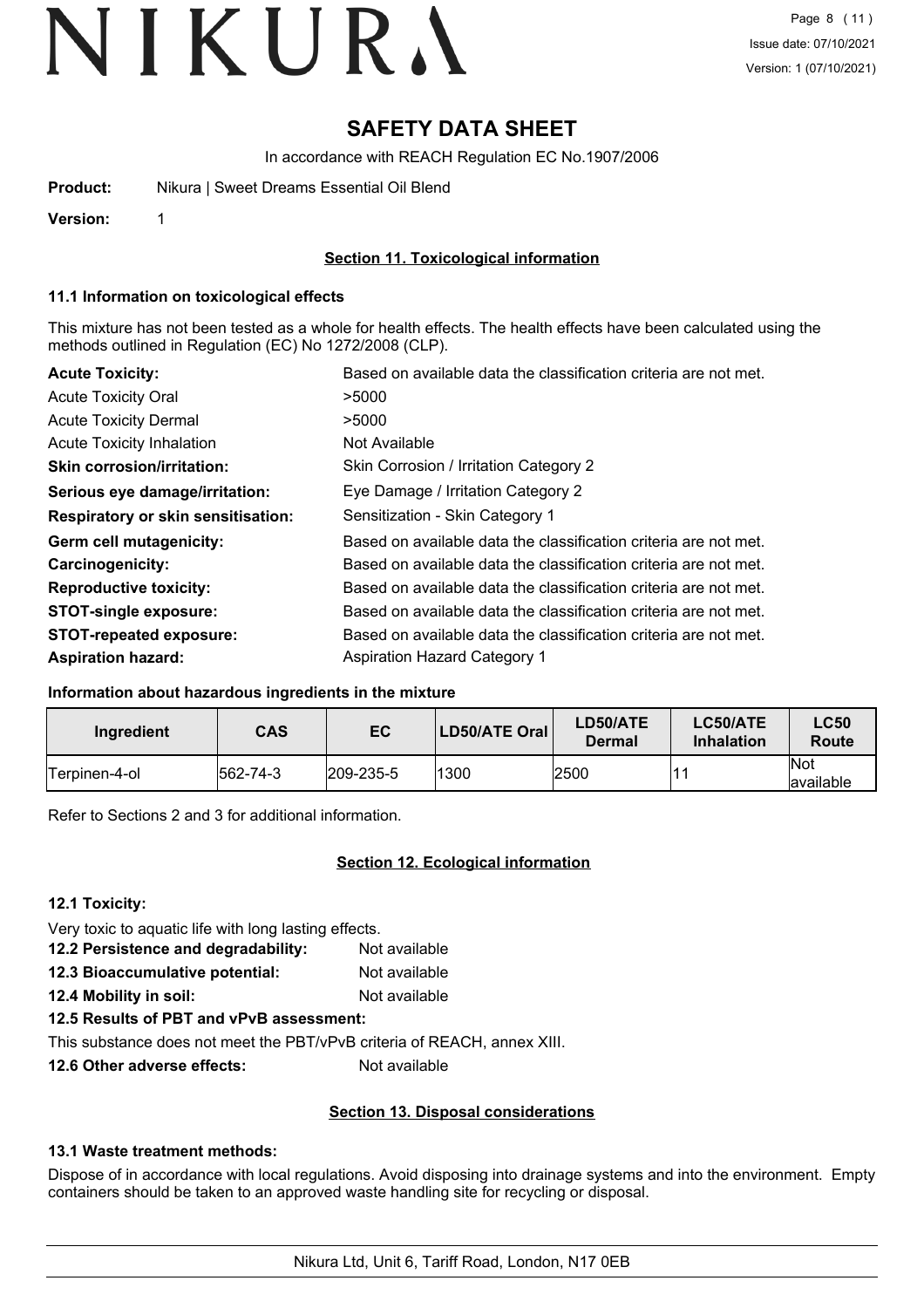### **SAFETY DATA SHEET**

In accordance with REACH Regulation EC No.1907/2006

|  | Product: |  | Nikura   Sweet Dreams Essential Oil Blend |  |  |
|--|----------|--|-------------------------------------------|--|--|
|--|----------|--|-------------------------------------------|--|--|

**Version:** 1

#### **Section 14. Transport information**

| 14.1 UN number:                                                               | UN3082                                                                               |  |
|-------------------------------------------------------------------------------|--------------------------------------------------------------------------------------|--|
| 14.2 UN Proper Shipping Name:                                                 | ENVIRONMENTALLY HAZARDOUS SUBSTANCE, LIQUID, N.O.S.<br>(alpha-Cedrene, beta-Cedrene) |  |
| 14.3 Transport hazard class(es):                                              | 9                                                                                    |  |
| <b>Sub Risk:</b>                                                              |                                                                                      |  |
| 14.4. Packing Group:                                                          | Ш                                                                                    |  |
| 14.5 Environmental hazards:                                                   | This is an environmentally hazardous substance.                                      |  |
| 14.6 Special precautions for user:                                            | None additional                                                                      |  |
| 14.7 Transport in bulk according to Annex II of MARPOL73/78 and the IBC Code: |                                                                                      |  |
| Not applicable                                                                |                                                                                      |  |

#### **Section 15. Regulatory information**

#### **15.1 Safety, health and environmental regulations/legislation specific for the substance or mixture** None additional

#### **15.2 Chemical Safety Assessment**

A Chemical Safety Assessment has not been carried out for this product.

#### **Section 16. Other information**

| <b>Concentration % Limits:</b>  | EH A1=23.42% EH C1=24.70% EH C2=2.43% EH C3=0.24310512% EH<br>C4=20.44% SCI 2=29.22% EDI 2=46.04% SS 1=6.76% AH 1=55.84% |
|---------------------------------|--------------------------------------------------------------------------------------------------------------------------|
| <b>Total Fractional Values:</b> | EH A1=4.27 EH C1=4.05 EH C2=41.13 EH C3=411.34 EH C4=4.89 SCI<br>$2=3.42$ EDI 2=2.17 SS 1=14.80 AH 1=1.79                |

#### **Key to revisions:**

Not applicable

#### **Key to abbreviations:**

| <b>Abbreviation</b> | <b>Meaning</b>                                                     |
|---------------------|--------------------------------------------------------------------|
| Acute Tox, 4        | Acute Toxicity - Oral Category 4                                   |
| Acute Tox, 4        | Acute Toxicity - Inhalation Category 4                             |
| Acute Tox. 4        | Acute Toxicity - Dermal Category 4                                 |
| Aquatic Acute 1     | Hazardous to the Aquatic Environment - Acute Hazard Category 1     |
| Aquatic Chronic 1   | Hazardous to the Aquatic Environment - Long-term Hazard Category 1 |
| Aquatic Chronic 2   | Hazardous to the Aquatic Environment - Long-term Hazard Category 2 |
| Aquatic Chronic 3   | Hazardous to the Aquatic Environment - Long-term Hazard Category 3 |
| Aquatic Chronic 4   | Hazardous to the Aquatic Environment - Long-term Hazard Category 4 |
| Asp. Tox 1          | <b>Aspiration Hazard Category 1</b>                                |
| Eye Dam. 1          | Eye Damage / Irritation Category 1                                 |
| Eye Irrit. 2        | Eye Damage / Irritation Category 2                                 |
| Flam. Liq. 2        | Flammable Liquid, Hazard Category 2                                |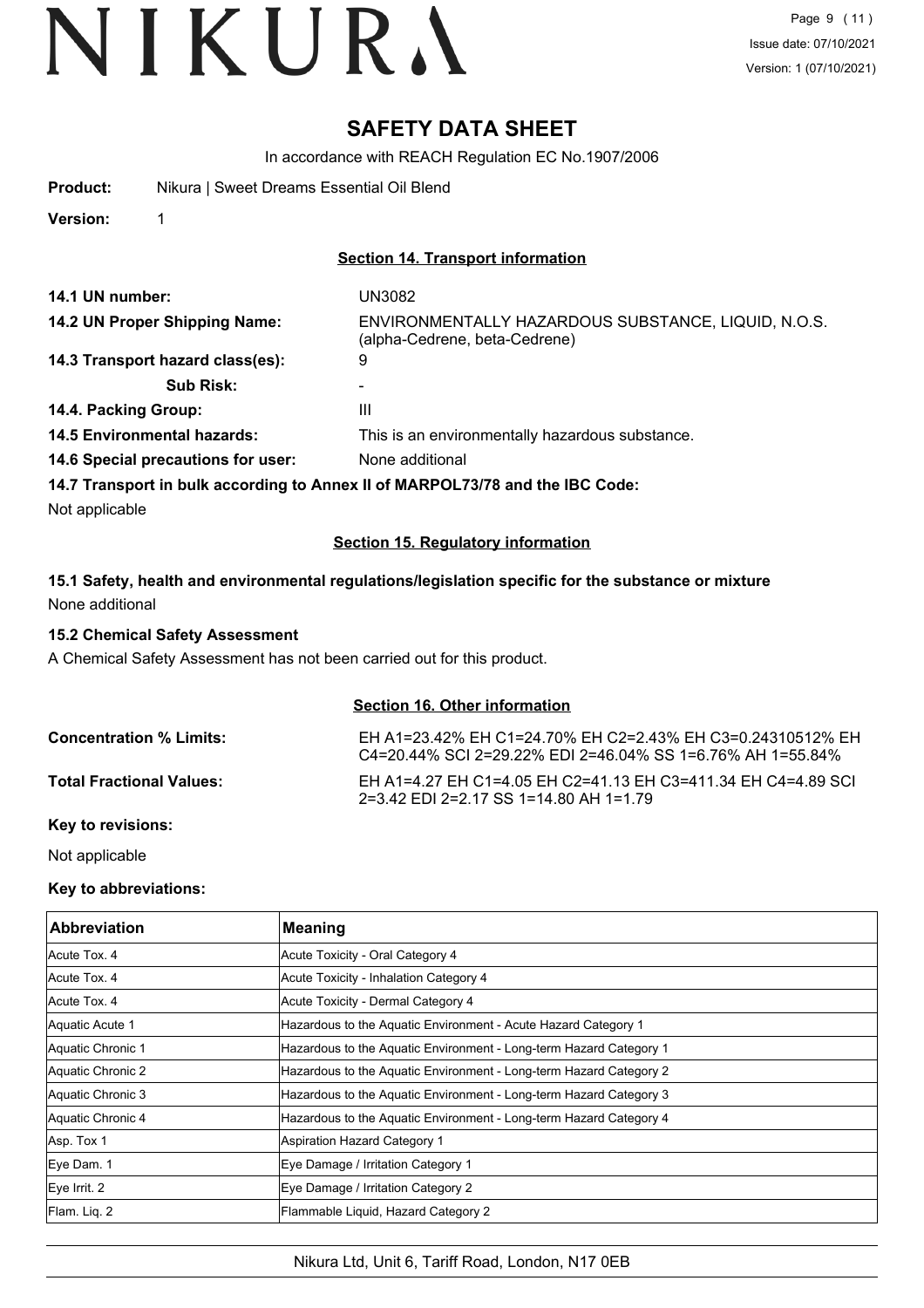### **SAFETY DATA SHEET**

In accordance with REACH Regulation EC No.1907/2006

| Product: | Nikura   Sweet Dreams Essential Oil Blend |  |  |
|----------|-------------------------------------------|--|--|
|----------|-------------------------------------------|--|--|

#### **Version:** 1

| Flam. Liq. 3     | Flammable Liquid, Hazard Category 3                                                                        |
|------------------|------------------------------------------------------------------------------------------------------------|
| Flam. Sol. 2     | Flammable Solid, Hazard Category 2                                                                         |
| H225             | Highly flammable liquid and vapour.                                                                        |
| H226             | Flammable liquid and vapour.                                                                               |
| H228             | Flammable solid.                                                                                           |
| H302             | Harmful if swallowed.                                                                                      |
| H304             | May be fatal if swallowed and enters airways.                                                              |
| H312             | Harmful in contact with skin.                                                                              |
| H315             | Causes skin irritation.                                                                                    |
| H317             | May cause an allergic skin reaction.                                                                       |
| H318             | Causes serious eye damage.                                                                                 |
| H319             | Causes serious eye irritation.                                                                             |
| H332             | Harmful if inhaled.                                                                                        |
| H335             | May cause respiratory irritation.                                                                          |
| H336             | May cause drowsiness or dizziness.                                                                         |
| H361             | Suspected of damaging fertility or the unborn child (exposure route).                                      |
| H371             | May cause damage to organs (organs, exposure route).                                                       |
| H400             | Very toxic to aquatic life.                                                                                |
| H410             | Very toxic to aquatic life with long lasting effects.                                                      |
| H411             | Toxic to aquatic life with long lasting effects.                                                           |
| H412             | Harmful to aquatic life with long lasting effects.                                                         |
| H413             | May cause long lasting harmful effects to aquatic life.                                                    |
| P202             | Do not handle until all safety precautions have been read and understood.                                  |
| P210             | Keep away from heat, sparks, open flames and hot surfaces. - No smoking.                                   |
| P233             | Keep container tightly closed.                                                                             |
| P240             | Ground/bond container and receiving equipment.                                                             |
| P241             | Use explosion-proof electrical, ventilating and lighting equipment.                                        |
| P242             | Use only non-sparking tools.                                                                               |
| P243             | Take precautionary measures against static discharge.                                                      |
| P <sub>260</sub> | Do not breathe vapour or dust.                                                                             |
| P261             | Avoid breathing vapour or dust.                                                                            |
| P <sub>264</sub> | Wash hands and other contacted skin thoroughly after handling.                                             |
| P270             | Do not eat, drink or smoke when using this product.                                                        |
| P271             | Use only outdoors or in a well-ventilated area.                                                            |
| P272             | Contaminated work clothing should not be allowed out of the workplace.                                     |
| P273             | Avoid release to the environment.                                                                          |
| P280             | Wear protective gloves/eye protection/face protection.                                                     |
| P301/310         | IF SWALLOWED: Immediately call a POISON CENTER or doctor/physician.                                        |
| P301/312         | IF SWALLOWED: call a POISON CENTER or doctor/physician if you feel unwell.                                 |
| P302/352         | IF ON SKIN: Wash with plenty of soap and water.                                                            |
| P303/361/353     | IF ON SKIN (or hair): Remove/take off immediately all contaminated clothing. Rinse skin with water/shower. |
| P304/340         | IF INHALED: Remove victim to fresh air and keep at rest in a position comfortable for breathing.           |
|                  |                                                                                                            |

Nikura Ltd, Unit 6, Tariff Road, London, N17 0EB